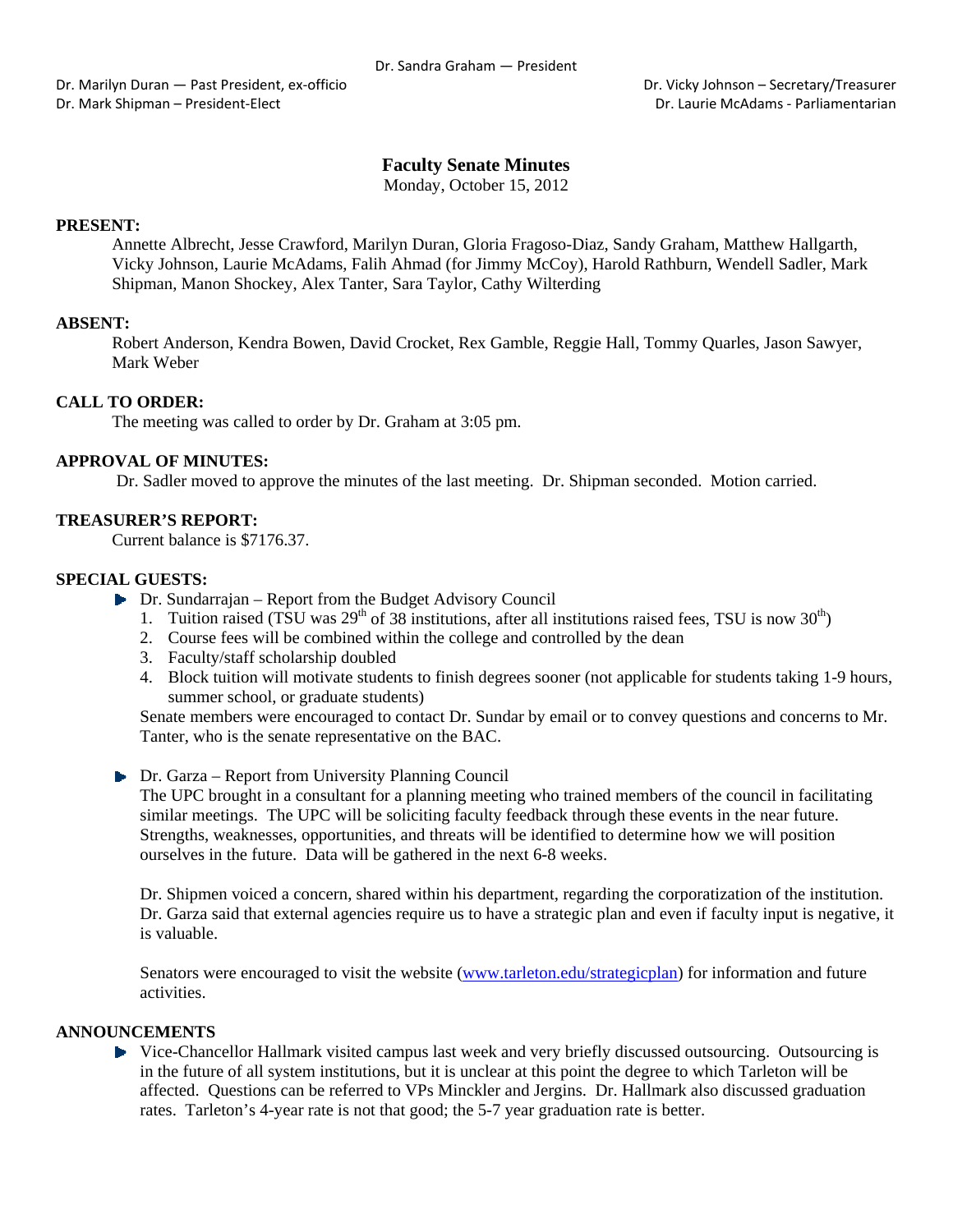Dr. Marilyn Duran — Past President, ex‐officio Dr. Vicky Johnson – Secretary/Treasurer Dr. Mark Shipman – President‐Elect Dr. Laurie McAdams ‐ Parliamentarian

- $\blacktriangleright$  Xerox: A task force has been formed to investigate and make recommendations. There has been one faculty/staff form with Xerox. There will be two other meetings on Thursday. Senators are encouraged to attend. The first meeting revealed that any printer can be opted out by the department heads.
- ► Honors Courses: Dr. Clifford spoke to Academic Council and said that departments can have advanced honors courses in the 300 and 400 levels.
- **Promotion/tenure dates have been set.** Nov. 1 to notify department heads; Nov. 11 department heads forward evaluation to college review. Tenure dates will be in the spring.
- Faculty development grant deadline is Oct. 16 (tomorrow).
- Core realignment: In Fall 2014, the wellness requirement will be eliminated. One of those hours will be added back to lab science (for a total of 8). The other hour will be a required freshman seminar. A committee is looking into the structure of that freshman seminar.

# **UNIVERSITY COMMITTEES:**

Reports/Committee assignments

- Academic Council (Graham)
	- Topics included the Honors program and the flat tuition fee (as outlined above). Also discussed was undergraduate admission standards. Dr. Haynes and Snider cited statistics that the enrollment this year would not have been significantly affected by raising academic standards. This could also positively affect our graduation rate.
- Budget Advisory Council (Tanter) (refer to Dr. Sundar's comments above); Committee meets every 2 weeks. Mr. Tanter will email Dr. Johnson a report from the next meeting
- Curriculum Committee (Johnson, Hallgarth) no report
- SEMEC (none) no report
- **CII Advisory Council (none)** Ms. Wilterding volunteered to represent the FS on this committee
- **Employee Benefits Committee (Graham)** no report
- ▶ University Planning Council (Graham) (refer to Dr. Garza's comments above)
- University Calendar Committee (Johnson) no report
- Diversity, Access and Equity Committee (Graham) no senator on the committee; Dr. Graham will check on it
- CLASS (Graham) The committee has met once, but Dr. Graham was out of the country
- ▶ Faculty Handbook Committee (Mark) Committee will meet on Monday; needs a COBA representative

# **OLD BUSINESS**

# **Faculty Senate Web Page**

Report from Dr. Johnson: She met with Karole Schroeder in Web Services, who has revised the Faculty Senate web page to be similar to the Staff Council web page. Pictures taken of the senators today will be added when available.

# **Meeting with Dr. Murray**

- 1. Summer pay: summer of 2012 will be funded like summer 2011. However, with raises, the same dollars will fund fewer courses. Dr. Murray has initiated a task force to investigate options for summer 2014.
- 2. Salary equity and compression: a task force in combination with HR will look into internal data and external data from sister institutions.